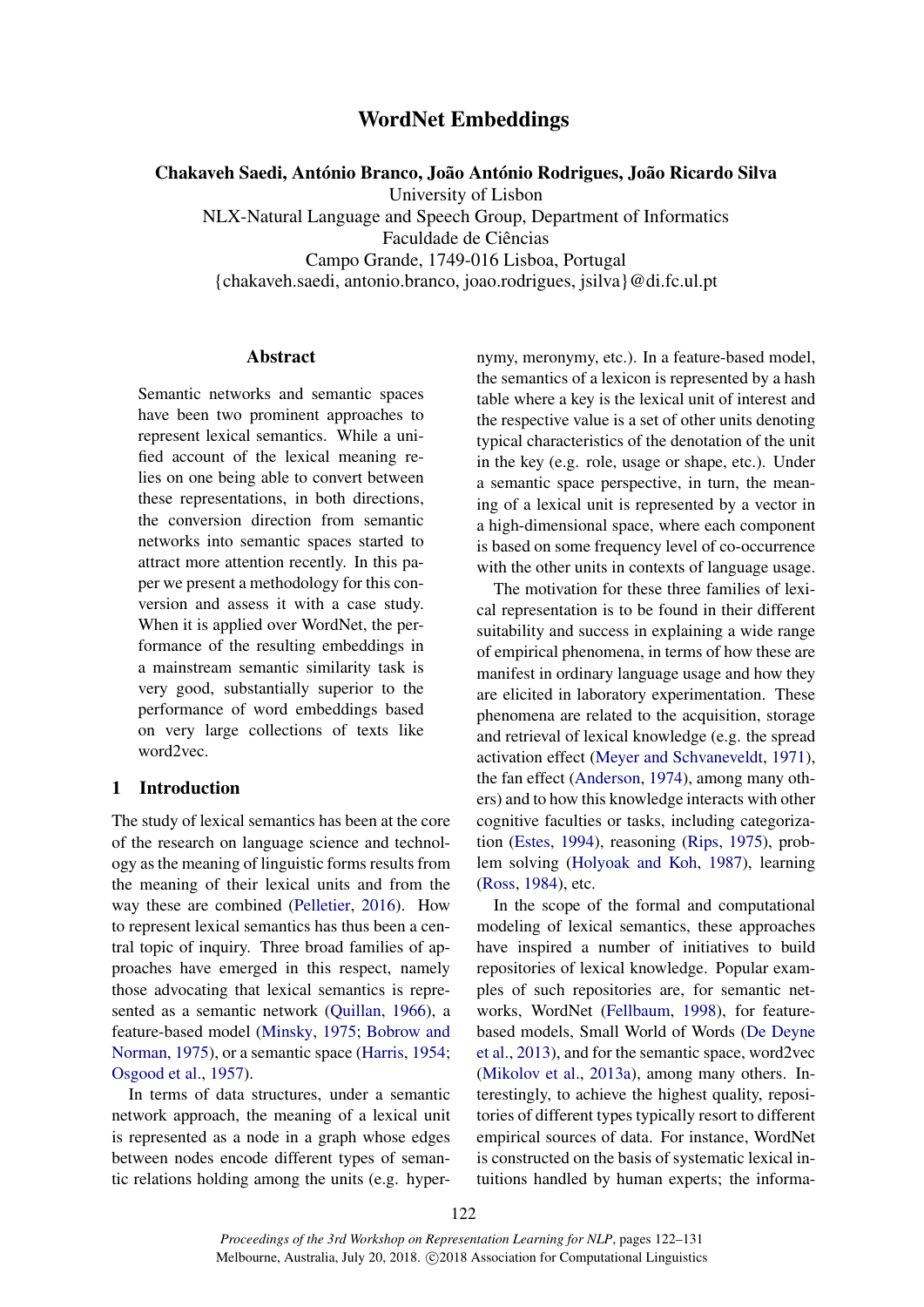tion encoded in Small World of Words is evoked from laypersons; and word2vec is built on the basis of the co-occurrence frequency of lexical units in a collection of documents.

Even when motivated in the first place by psycholinguistic research goals, these repositories of lexical knowledge have been extraordinarily important for language technology. They have been instrumental for major advances in language processing tasks and applications such as word sense disambiguation, part-of-speech tagging, named entity recognition, sentiment analysis (e.g. (Li and Jurafsky, 2015)), parsing (e.g. (Socher et al., 2013)), textual entailment (e.g. (Baroni et al., 2012)), discourse analysis (e.g. (Ji and Eisenstein,  $2014$ ), among many others.<sup>1</sup>

The proliferation of different types of representation for the same object of research is common in science, and searching for a unified rendering of a given research domain has been a major goal in many disciplines. To a large extent, such search focuses on finding ways of converting from one type of representation into another. Once this is made possible, it brings not only the theoretical satisfaction of getting a better unified insight into the research object, but also important instrumental rewards of reapplying results, resources and tools that had been obtained under one representation to the other representations, thus opening the potential for further research advances.

This is the case also in what concerns the research on lexical semantics. Establishing whether and how any given lexical representation can be converted into another representation is important for a more unified account of it. On the language science side, this will likely enhance the plausibility of our empirical modeling about how the mindbrain handles lexical meaning. On the language technology side, in turn, this will permit to reuse resources and find new ways to combine different sources of lexical information for better application results.

In the present paper, we seek to contribute towards a unified account of lexical semantics. We report on the methodology we used to convert from a semantic network based representation of lexical meaning into a semantic space based one, and on the successful evaluation results obtained when applying that methodology. We resorted to

Princeton WordNet version 3 as a repository of the lexical semantics of the English language, represented as a semantic graph, and converted a subgraph of it with half of its concepts into wnet2vec, a collection of vectors in a high-dimension space. These WordNet embeddings were evaluated under the same conditions that semantic space based repositories like word2vec are, namely under the processing task of determining the semantic similarity between pairs of lexical units. The evaluation results obtained for wnet2vec are around 15% superior to the results obtained for word2vec with the same mainstream evaluation data set SimLex-999 (Hill et al., 2016).

## 2 Distributional vectors from ontological graphs

For a given word  $w$ , its distributional representation  $\vec{w}$  (aka word embedding) is a high dimension vector whose elements  $\vec{w}_i$  record real valued scores expressing the strength of the semantic affinity of  $w$  with other words in the vocabulary. The usual source of these scores, and ultimately the empirical base of word embeddings, has been the frequency of co-occurrence between words taken from large collections of text.

The goal here instead is to use semantic networks as the empirical source of word embeddings. This will permit that the lexical knowledge that is encoded in a semantic graph be re-encoded as an embeddings matrix compiling the distributional vectors of the words in the vocabulary.

To determine the strength of semantic affinity of two words from their representation in a semantic graph, we follow this intuition: the larger the number of paths and the shorter the paths connecting any two nodes the stronger is their affinity.

To make this intuition operative we resort to the following procedure, to be refined later on. First, the semantic graph  $G$  is represented as an adjacency matrix  $M$  such that iff two nodes of  $G$  with words  $w_i$  and  $w_j$  are related by an edge representing a direct semantic relation between them, the element  $M_{ij}$  is set to 1 (to 0 otherwise).

Second, to enrich M with scores that represent the strength of semantic affinity of nodes not directly connected with each other by an edge, the following cumulative iteration is resorted to

$$
M_G^{(n)} = I + \alpha M + \alpha^2 M^2 + \ldots + \alpha^n M^n \quad (1)
$$

where  $I$  is the identity matrix; the *n*-th power of

<sup>&</sup>lt;sup>1</sup>For the vast number of applications of WordNet, see http://lit.csci.unt.edu/∼wordnet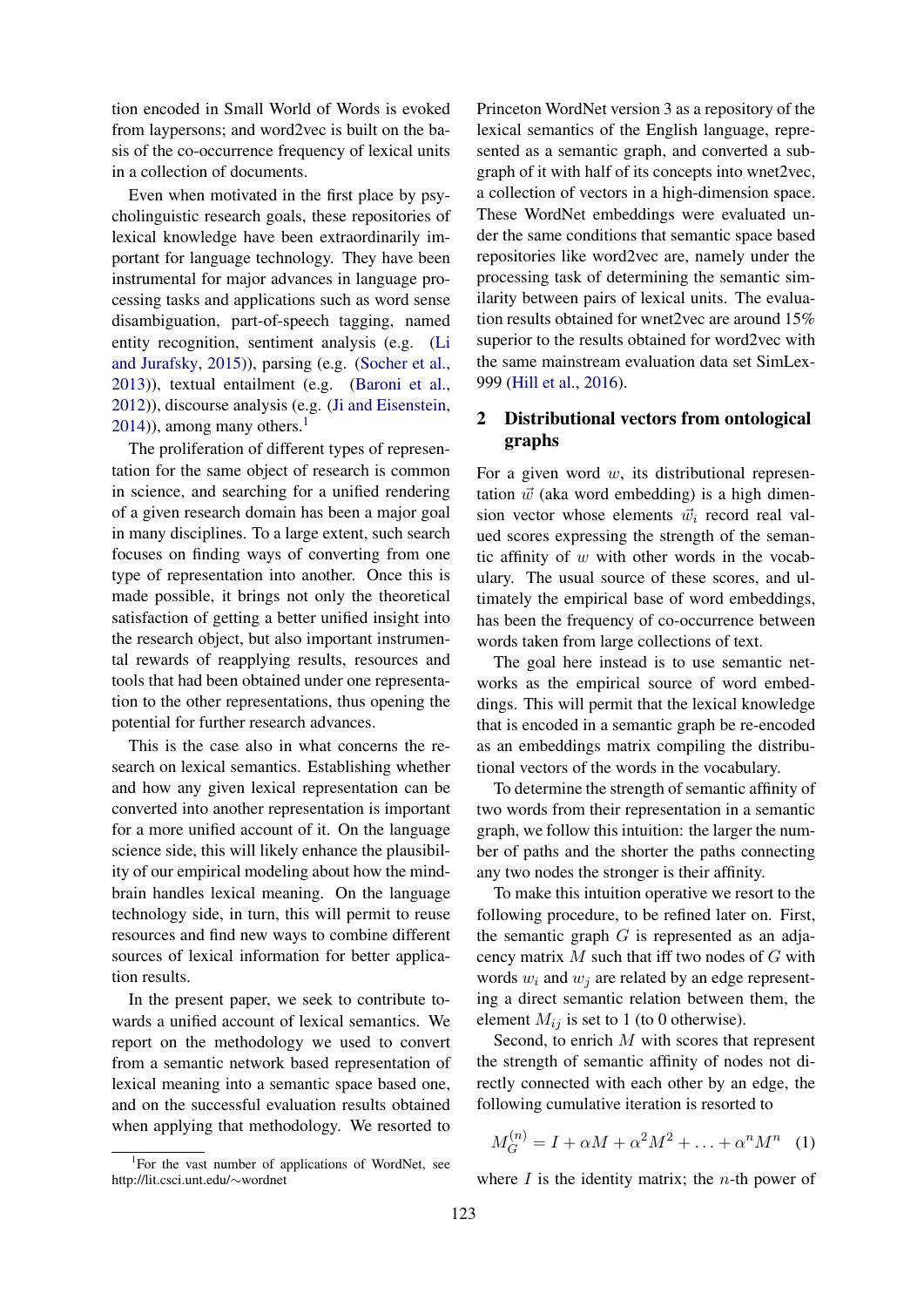the transition matrix,  $M^n$ , is the matrix where each  $M_{ij}$  counts the number of paths of lenght n between nodes i and j; and  $\alpha$  < 1 is a decay factor determining how longer paths are dominated by shorter ones.

Third, this iterative procedure is pursued until it converges into matrix  $M_G$ , which is analytically obtained by an inverse matrix operation given  $by<sup>2</sup>$ 

$$
M_G = \sum_{e=0}^{\infty} (\alpha M)^e = (I - \alpha M)^{-1}
$$
 (2)

#### 3 WordNet embeddings

In order to assess this procedure, we use it to convert a mainstream ontological graph into an embeddings matrix. We use Princeton WordNet (Fellbaum, 1998) as our working semantic network. This is a lexical ontology for English with over 120k concepts that are related by over 25 types of semantic relations and comprise over 155k words (lemmas), from the categories Noun (with 117k words), Verb, Adjective and Adverb.

The quality of the resulting semantic space (based on a semantic network) is assessed by resorting to the mainstream procedure to evaluate semantic spaces: (i) it is used to solve the task of determining the semantic similarity between words in a mainstream test data set used in the literature; (ii) its performance is compared to the performance of a mainstream semantic space (based on a text collection), namely word2vec (Mikolov et al., 2013b), which serves as our baseline.

The base data set was obtained by extracting a sub-graph from WordNet that supports a 60k word distributional matrix. All parts of speech in Word-Net were considered.

The nodes in WordNet are related by different types of semantic relations (e.g. hypernymy, meronymy, etc.). Relations of different types were taken into account with identical weight for the sake of the conversion of the graph into a matrix.

Upon applying the conversion procedure by resolving equation (2),<sup>3</sup> its outcome  $M_G$  was subject to the Positive Point-wise Mutual Information transformation (PMI+) seeking to reduce the eventual bias introduced by the conversion towards words with more senses.

| Model    | <b>Similarity</b> |  |  |  |  |
|----------|-------------------|--|--|--|--|
| wnet2vec | 0.50              |  |  |  |  |
| word2vec | 0.44              |  |  |  |  |

Table 1: Performance in semantic similarity task over SimLex-999 given by Spearman's coefficient (higher score is better).

For the sound application of the conversion, each line in  $M_G$  was normalized, using L2-norm, so that it corresponds to a vector whose scores sum to 1, corresponding to a transition matrix.

Finally, we used Principal Component Analysis (PCA) (Wold et al., 1987) to transform the matrix, reducing the size of the vectors and setting to 850 the dimension of the encoded semantic space.

To assess the quality of the resulting semantic space, we resorted to the test data set SimLex-999 (Hill et al., 2016), containing a list of 999 pairs of words. Each pair is associated with a score, on a 0-10 scale, that indicates the strength of the semantic similarity between the words in that pair. For each pair, with the resulting embedding matrix, the cosine between the vectors of the words in that pair is calculated and mapped into the 0- 10 scale. The outcome is compared to the gold standard scores in SimLex-999 resorting to Spearman's rank correlation coefficient.<sup>4</sup> The respective scores are displayed in Table 1.

#### 4 Discussion

These results indicate a clear advantage of around 15% of the WordNet embeddings, scoring 0.50, over the word2vec embeddings, scoring 0.44. This indicates that the proposed conversion procedure is very effective.

WordNet embeddings is a semantic space empirically based on an internal language resource: on a systematic elicitation and recording of the semantic relations between words, thus being closely aligned with the lexical knowledge in the minds of speakers. Word2vec, in turn, is a semantic space empirically based on an external language resource: on records of contingent language usage, namely some texts that were produced by a population of language users and happened to be

<sup>&</sup>lt;sup>2</sup>This is equation (7.63) in (Newman, 2010) where it is presented as a regular equivalence measure termed Katz similarity.

<sup>&</sup>lt;sup>3</sup>We used linalg.inv from the numpy package for the inverse matrix calculation.

<sup>&</sup>lt;sup>4</sup>We used the evaluate\_word\_pairs function from Gensim package (Řehůřek and Sojka, 2010) to determine the performance of both semantic spaces, the wnet2vec and the word2vec embeddings.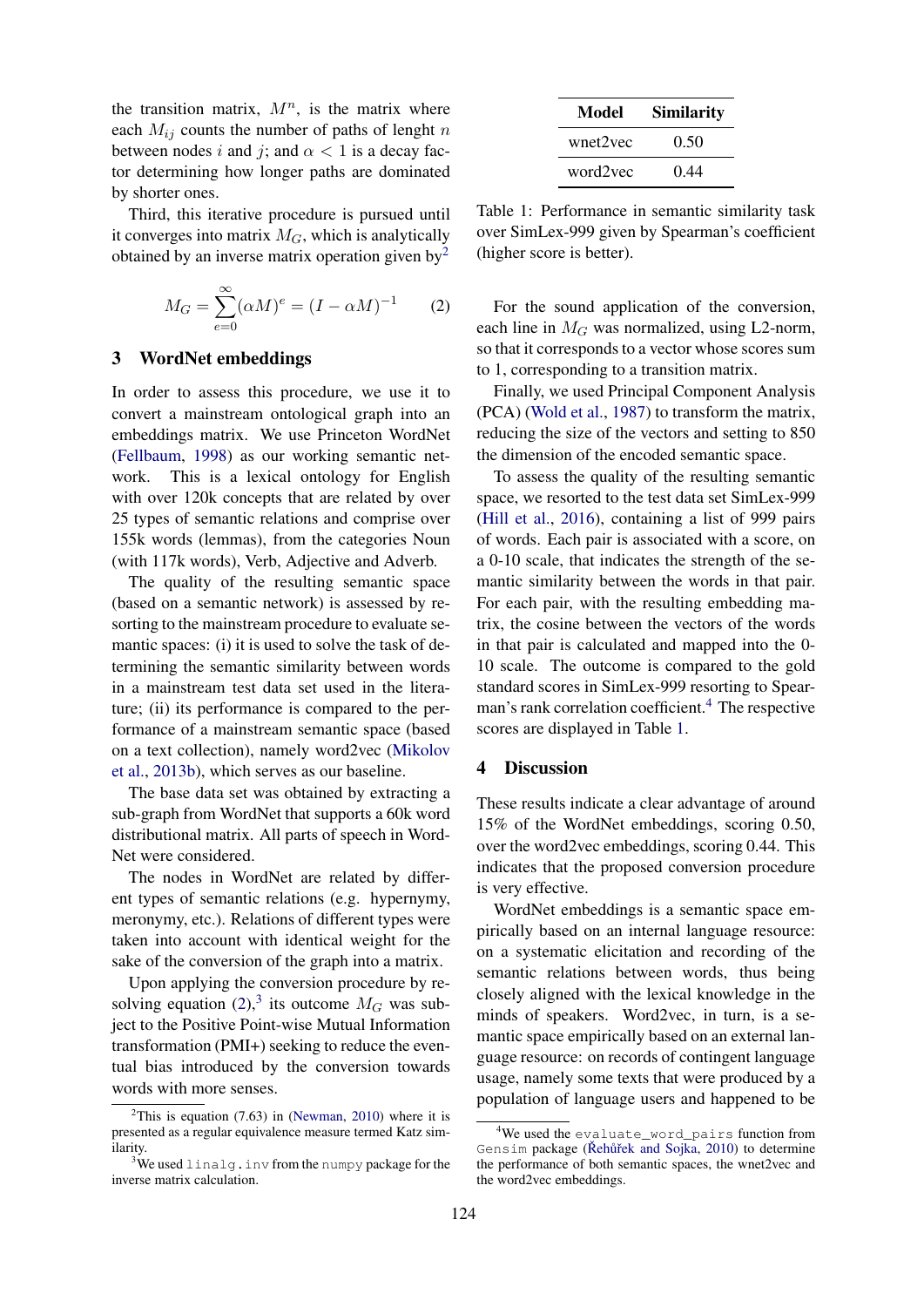collected together. Hence, while words related by some semantic relation are likely to be linked in WordNet, they may happen to rarely or never occur in relevant context windows, as practical constraints on the production and usage of language may not favor that. This may help to explain the advantage of wnet2vec over word2vec.<sup>5</sup>

The conversion procedure is composed by a number of steps where each may receive a range of configurations. This opens a large experimental space of which the experiment in Section 3 instantiates one set of coordinates. In the remainder of the present section we justify the eventual empirical settings used and discuss the lessons learned by exploring this experimental space. The conversion procedure will be revisited in a backwards fashion, from its final to its initial steps, with the experiments being performed over the 60k subset identified in Subsection 4.3.

### 4.1 Matrix manipulation

Vector dimension: There have been studies indicating the positive effect of the reduction of the dimensionality of the semantic space (e.g. (Underhill et al., 2007; Grünauer and Vincze, 2015)). We experimented with a range of final vector dimensions, namely sizes 100, 300, 850, 1000 and 3000, also over evaluation data sets other than just SimLex-999.<sup>6</sup> Results obtained consistently indicated that size 850 leads to better performance.<sup>7</sup>

Dimensionality reduction: We compared two different techniques for dimensionality reduction, PCA (Wold et al., 1987) and a neural network approach. For the neural solution, the encoderdecoder architecture with a Sigmoid activation function was employed. The model was trained using a Nadam optimizer with binary cross entropy as loss metric. Experimentation consistently indicated that PCA is substantially more successful.

Normalization and bias: We contrasted the performance of the WordNet embeddings obtained with and without normalization of the distributional vectors. Results consistently indicated the advantage of doing normalization, even if for a small margin, with a delta of around 0.08.

Ablation tests were done also with respect to PMI+, which indicated a clear advantage of applying it.

### 4.2 Graph manipulation

Decay factor: The best results were achieved with  $\alpha = 0.75$ , after experimenting with values in the range 0.65 to 0.85.

Picking semantic relations: Concepts in WordNet are connected via semantic relations of different types. The relations of Hypernymy/Hyponymy, Synonymy and Antonymy play an essential role in structuring a semantic network, as without them the network could not exist. We undertook experiments where all semantic relations or only these kernel relations were taken into account for the conversion procedure, with results indicating a clear advantage for using all relations.

Weighting semantic relations: In the definition of a semantic network, some types of relations appear as necessary (e.g. Hypernymy), while other appears as more secondary (e.g. Meronymy). It might thus happen that the conversion of a semantic network into a semantic space might be optimized if different weights were assigned to different relations accordingly. We ran an experiment where different weights were assigned to different relations, namely hypernymy, hyponymy, antonymy and synonymy got 1, meronymy and holonymy 0.8 and other relations 0.5; and another experiment where all types of semantic relation were assigned the same weight. Better results were obtained with the latter.

### 4.3 Base data sets

Subgraphs: The conversion procedure relies on equation (2), whose complexity is dominated by the calculation of the inverse matrix, which is of exponential order. For the Princeton WordNet graph, with over 120k concepts, given the size of the adjacency matrix  $M^1$  is over  $120k \times 120k$ , its calculation and the overall conversion of the ontological graph into the final embeddings matrix faces substantial challenges in terms of the memory footprint. To cope with this issue, we resorted to initial subgraphs of manageable size.<sup>8</sup>

<sup>&</sup>lt;sup>5</sup>Naturally, the comparative advantage between a semantic space based on a semantic network and another based on a collection of texts depends also on the sizes of the network and of the collection. The training corpus of word2vec-GoogleNews-vectors we used is one of the largest, with an impressive amount of 100 billion tokens, and a vocabulary of 3 million types, which differently from the vocabulary units in WordNet, are wordforms, not lemmas (Mikolov et al., 2013a).

<sup>&</sup>lt;sup>6</sup>More on evaluation data sets in Section 4.4

<sup>7</sup>The vector size in word2vec embeddings is 300.

 $8$ To invert a 60k matrix, numpy used all memory available in a machine with 32 CPUs/2.50GHz and 430Gb RAM.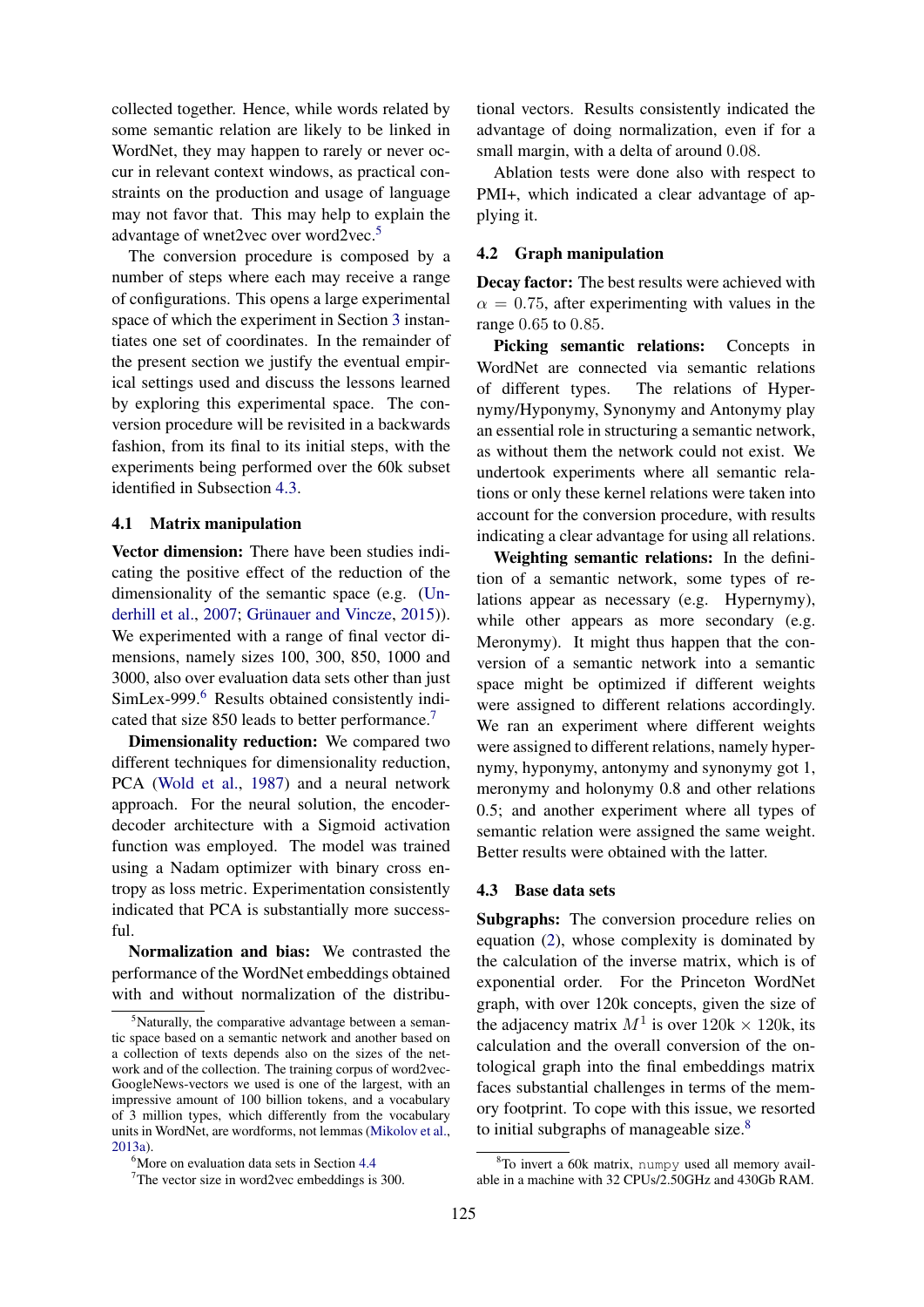We reduced the size of  $M<sup>1</sup>$  by eliminating more sparse rows (rows with more zero elements), corresponding to eliminating words in concepts with lower number of outgoing edges in Word-Net. Rows were ordered by decreasing sparsity, with rows with identical level of sparsity (identical number of zero elements) randomly ordered among themselves. The first 25k, 30k, 45k and 60k rows were extracted and used in the conversion process. To maximize overlap wth test set SimLex-999, its words in WordNet were retained. The performance scores of the resulting models are displayed in Table 2.

| Random subgraphs 25k 30k 45k 60k                       |  |  |
|--------------------------------------------------------|--|--|
| <b>Semantic similarity</b> $0.45$ $0.47$ $0.49$ $0.50$ |  |  |

Table 2: Performance of wnet2vec in similarity task over SimLex-999 (Spearman's coefficient).

The larger the size of the WordNet subgraph the better is the performance of the resulting embeddings. As they contain more concepts, which on average are closer to each other, larger subgraphs tend to be denser and generate less sparse adjacency matrices. This supports semantic spaces with distributional vectors with more discriminative information on the semantic affinity of a word with respect to others.

The progression of scores in Table 2, for subgraphs with matrices in the range 25k-60k, supports the conjecture that when enough computational means are available and the full 155k word WordNet be used, the performance of the resulting embeddings may still improve by a substantial margin over the result now observed for the 60k matrix, with less than half of the words.

Additionally, we experimented with two specific subgraphs that were not randomly extracted from WordNet, namely: the subgraph supporting the matrix with the 13k most frequent words of English; $9$  and the subgraph supporting the matrix with the 13k words used in (De Deyne et al.,  $2016$ ,<sup>10</sup> which have been selected to act as cue words in psycholinguistic experiments for eliciting associated words from subjects. The performance results of the resulting models are displayed in Table 3.

| <b>Specific</b>   | 13k           | 13k       |  |  |
|-------------------|---------------|-----------|--|--|
| subgraphs         | most frequent | cue words |  |  |
| <b>Similarity</b> | 0.47          | 0.50      |  |  |

Table 3: Performance of wnet2vec in similarity task over SimLex-999 given by Spearman's coefficient. First row indicates the sizes of the matrices supported by specific subgraphs.

These matrices have less than  $1/4$  of the size of the 60k matrix, and yet they show a better than expected approximation to its performance, taking into account the progression registered in Table 2. These results indicate that larger size is not the only factor improving the performance of Word-Net embeddings. Very interestingly, they seem to indicate that words more commonly used may support semantic spaces that are more accurate to discriminate semantic similarity.

Frequency of occurence in texts plays no direct role in the conversion of semantic networks into semantic spaces by equation (2). Hence this effect likely results from the fact captured by one of the Zipf word distributions, that on average more frequent words are more ambiguous than less frequent ones: On average more frequent words express more concepts — that is, they occur in more WordNet synsets — and thus enter in more outgoing edges in the semantic network, and this should support less sparse vectors in the semantic space.

This explanation is empirically supported by the fact that the word ambiguity rates are 2.7 and 2.8, in the sugraphs with 13k cue words and with 13k most frequent words, respectively, while there is a lower word ambiguity rate of around 1.5 for the random graph with 60k words. $^{11}$ 

Parts of Speech: Princeton WordNet covers nouns, adjectives, verbs and adverbs. Nouns (117k) are the largest portion of all words (155k) in the graph and, among the different POS, they support the most dense subgraph of semantic relations. We run experiments with words from all POS categories, and where only Nouns where considered. While results obtained with Nouns only (0.44) are not that distant from the results obtained with all POS  $(0.50)$ , the latter setting consistently showed better performance.

 $9$ To reach 13k, we used the 10k most common English words, as determined by n-gram frequency analysis of the Google's Trillion Word Corpus, from (Kaufman, 2017), supplemented with non repeating words from Wiktionary frequency lists (Wiktionary, 2017).

<sup>10</sup>Available from https://smallworldofwords.org/en

<sup>&</sup>lt;sup>11</sup>This is obtained by counting  $n$  lemmas for a word that enters WordNet under n POS categories. Word ambiguity rate of the whole WordNet is 1.3.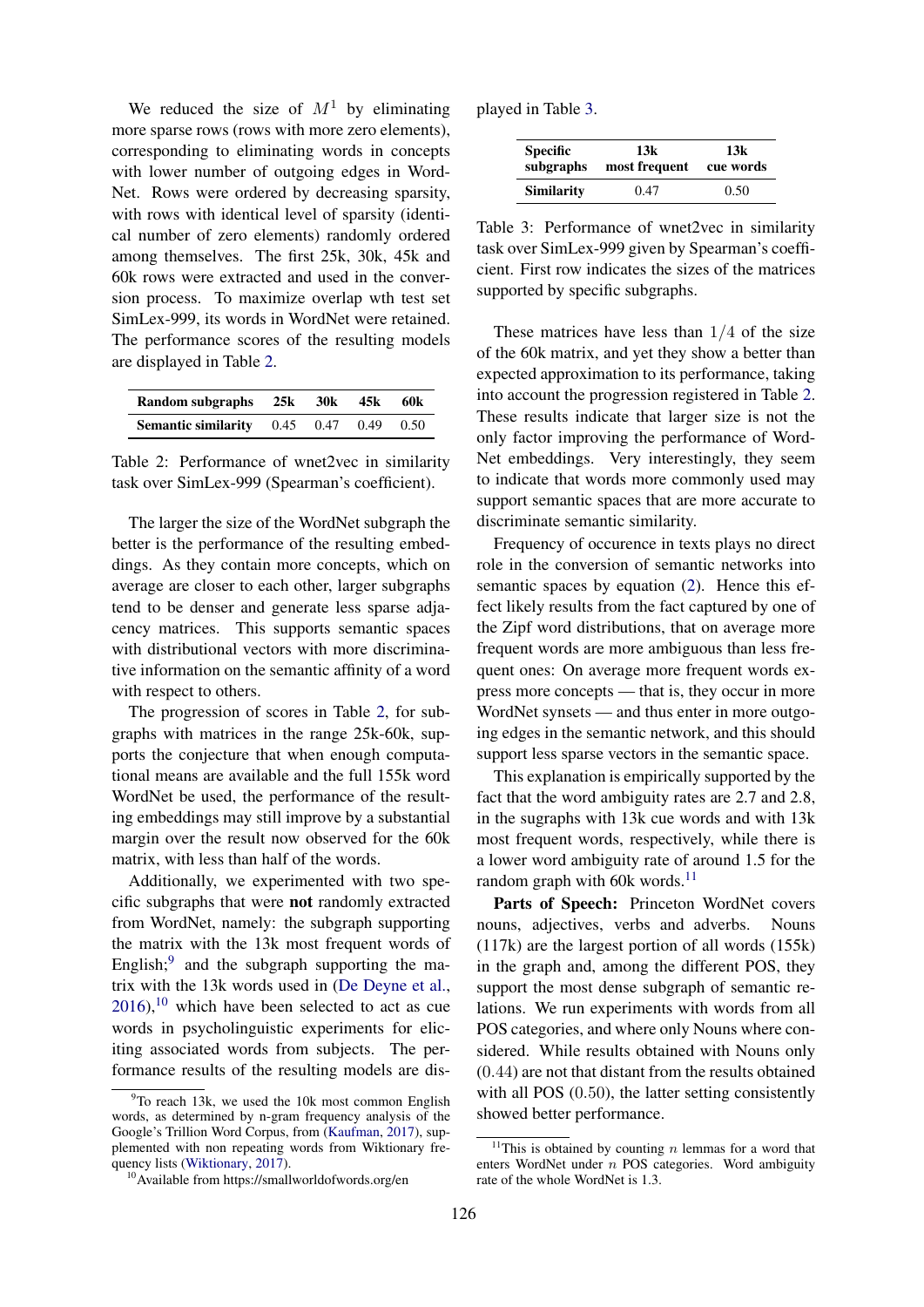### 4.4 Testing data and metrics

To assess the robustness of the results obtained, experiments were undertaken with: (i) yet another evaluation metric, namely Pearson's correlation coefficient; (ii) further evaluation data sets for semantic similarity, namely RG1965 (Rubenstein and Goodenough, 1965) and Wordsim-353- Similarity (Agirre et al., 2009); (iii) and testing over another task, namely semantic relatedness, with the evaluation data sets Wordsim-353- Relatedness (Agirre et al., 2009), MEN (Bruni et al., 2012) and MTurk-771 (Halawi et al., 2012). In these experiments we used our best settings, with a random 60k subgraph, and our second best settings, with the best model with a specific 13k subgraph, cf. Subsection 4.3.

Additional metric: The evaluation scores obtained over SimLex-999 with the Pearson's coefficient are basically aligned with the scores already obtained with Spearman's coefficient, confirming the superiority of the WordNet embeddings.

Additional data sets: Even with a number of test pairs much lower than the pairs in SimLex-999 and built under less standard procedure, and thus supporting less reliable results, we evaluated our models over the Wordsmith353-S and RG1965 data sets. Wnet2vec showed competitive performance when put side by side with word2vec even though their scores were not superior. With these smaller alternative data sets, the results for the specific 13k model were slightly superior to the results for the random 60k model.

Additional task: The relation "semantic relatedness" is broader and less well defined than the relation "semantic similarity". Experiments with a second task of determining semantic relatedness showed that word2vec performs clearly better on this task than on the task of semantic similarity, while wnet2vec in general performs worst on it. Wnet2vec is thus less prone than word2vec to get fooled by words that are just semantically related by not necessarily similar. This indicates that the superiority of wnet2vec in the similarity task results from an enhanced discriminative capacity, with it being better both at judging as similar, words that are actually similar, and at judging as non similar, not only words that may be clearly non similar but also words that are semantically related, and thus may be close to be similar.

The results obtained with these experiments are

displayed in Table 4. 12

### 5 Related work

From semantic spaces to semantic networks: There has been a long research tradition on semantic networks enhanced with information extracted from text, including distributional vectors, which in the limit may encompass semantic networks obtained from semantic spaces. As a way of illustration, among many others, this includes the work on semantic relations determined from patterns based on regular expressions, either hand crafted (Hearst, 1992), or learned from corpora (Snow et al., 2005); work on semantic relations predicted by classifiers running over distributional vectors (Baroni et al., 2012; Roller et al., 2014; Weeds et al., 2014); work on semantic relations obtained with deep learning that integrates distributional information and patterns of grammatical dependency relations (Shwartz et al., 2016), including the hard task of distinguishing synonymy from antonymy (Nguyen et al., 2017); etc. While being highly relevant for a unified account of lexical semantics, this line of research addresses the conversion direction, from semantic spaces to semantic networks, that is not the major focus of this paper.

From semantic networks to semantic spaces: Work towards the conversion direction that is of interest here is more recent. As a way of illustration, among others, one can mention (Faruqui et al., 2015), which explored retrofitting to refine distributional representations using relational information, and (Yu and Dredze, 2014), which focused also on refining word embeddings with lexical knowledge, but which are not addressing the goal of obtaining semantic spaces solely on the basis of semantic networks as we do here.

That is the aim also of recent work like (Camacho-Collados et al., 2015) who improve the embeddings built from data sets made of selected Wikipedia pages by resorting to the local, oneedge relations of each relevant word in the Word-Net graph.

Further recent works worth mentioning include (Vendrov et al., 2015) that resorted to order embeddings, which however do not preserve distance and/or do not preserve directionality under

<sup>&</sup>lt;sup>12</sup>Pairs in the evaluation data set but not in the semantic space do not count to compute the evaluation score: proportion of vocabulary overlap does not affect the scoring.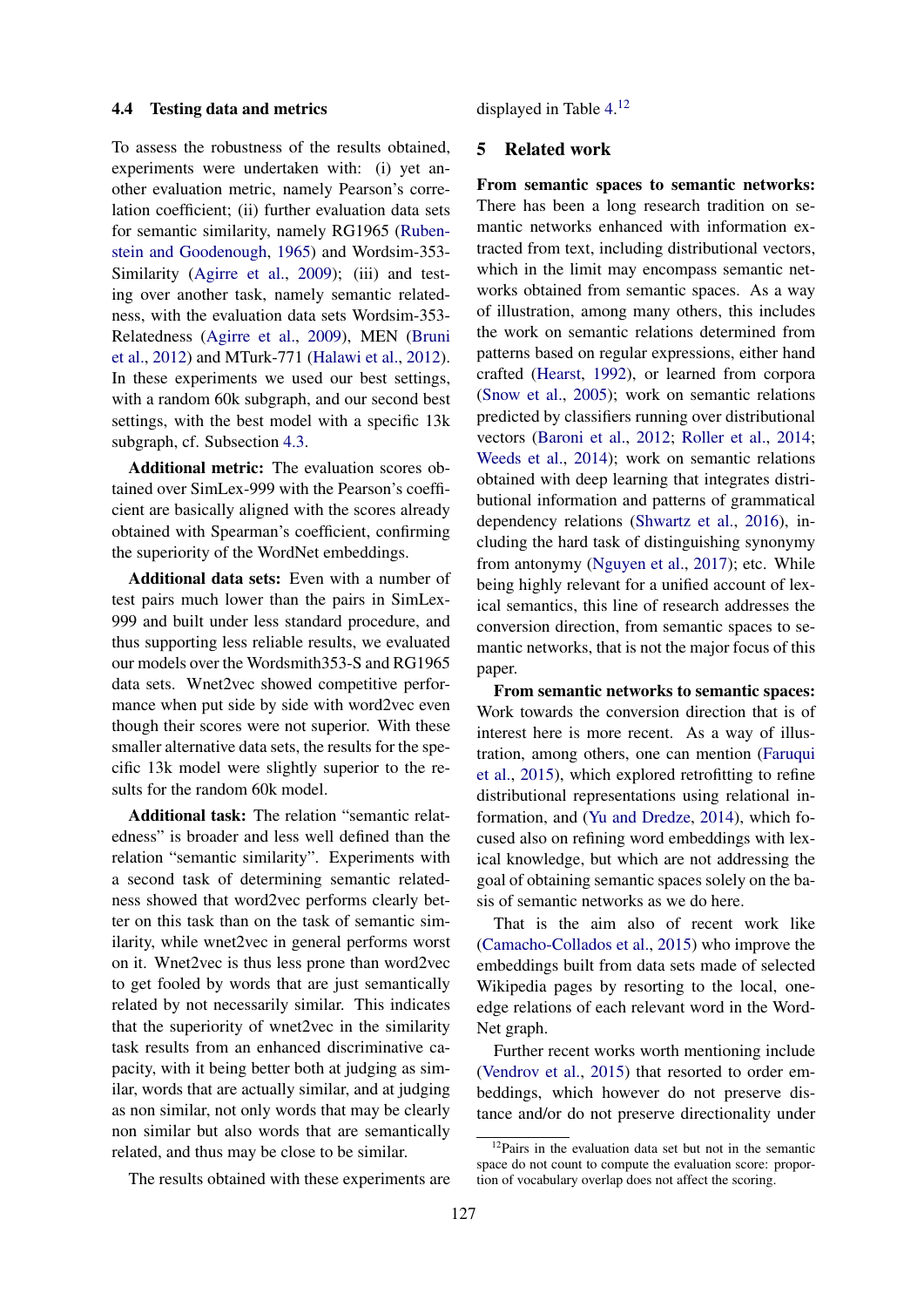| data set     | task  | size | over-<br>lap $%$ | w <sub>2vec</sub> | $n2$ vec<br>13k s | $n2$ vec<br>60k r | w <sub>2</sub> vec | $n2$ vec<br>13k s | n2vec<br>60k r |
|--------------|-------|------|------------------|-------------------|-------------------|-------------------|--------------------|-------------------|----------------|
|              |       |      |                  | Spearman coef     |                   |                   | Pearson coef       |                   |                |
| SimLex-999   | simil | 999  | 99.8             | 0.44              | 0.50              | 0.50              | 0.45               | 0.52              | 0.51           |
| RG1965       | simil | 65   | 100.0            | 0.75              | 0.65              | 0.56              | 0.75               | 0.75              | 0.72           |
| Wordsim353-S | simil | 203  | 98.0             | 0.74              | 0.65              | 0.51              | 0.73               | 0.67              | 0.58           |
| Wordsim353-R | relat | 252  | 97.6             | 0.61              | 0.32              | 0.31              | 0.58               | 0.33              | 0.30           |
| <b>MEN</b>   | relat | 3000 | 44.9             | 0.70              | 0.46              | 0.45              | 0.68               | 0.48              | 0.45           |
| MTURK-771    | relat | 771  | 99.7             | 0.66              | 0.54              | 0.53              | 0.63               | 0.54              | 0.52           |

Table 4: Performance of different models in the semantic similarity (simil) and relatedness (relat) tasks over different data sets measured by Spearman's and Pearson's coefficients. Models used: word2vec (w2vec); wnet2vec with the random 60k subgraph (n2vec 60k r); and wnet2vec with the best specific 13k subgraph (n2vec 13k s), cf. Subsection 4.3. Overlap with the vocabulary of wnet2vec 60k random appears in the fourth column.

the relevant semantic relations; (Nickel and Kiela, 2017) that experimented with computing embeddings not in Euclidean but in hyperbolic space, namely the Poincaré ball model. A shortcoming with these proposals is that their outcome is not easily plugged into neural models. Also they are not fit to evaluation on external tasks, like the semantic similarity task, with their evaluation being rather based on their ability to complete missing edges from ontological graphs. In contrats, an example of the sutability of wnet2vec to be plugged into neural models and of its application in a downstream task is reported in (Rodrigues et al., 2018), where these embeddings support the predicition of brain activation based on neural networks.

There has been also a long tradition of research on learning vector embeddings from multirelational data of which, among many others, one can refer (Bordes et al., 2013), (Lin et al., 2015), and (Nickel et al., 2016). Though to a large extent these are generic approaches for graph to vectors conversion, also here the major focus has been on exploring these models on their ability to complete missing relations in knowledge bases rather than to experiment them on natural language processing and lexical semantics.

Other related approaches worth of note are (De Deyne et al., 2016) and (Goikoetxea et al., 2015). While being based also on the iterative conversion procedure used here, the first concentrates however on converting, not a semantic network, but a fragment of the lexicon represented under a feature-based approach into a semantic space.

While seeking to obtain WordNet embeddings, the second resorts, however, not to a genuine conversion procedure, but to a lossy intermediate "textual" representation: it generates sequences of words by concatenating words visited by random walks over the WordNet; this "artificial text" is a partial and contingent reflection of the semantic network and is used to obtain distributional vectors by resorting to typical word embeddings techniques based on text.

### Distances in a semantic graph:

The task of determining the semantic similarity between two words can be performed not only on the basis of the distance of their respective vectors in a semantic space, but also on the basis of the distance of the respective concepts in a lexical semantic network, like WordNet. There has been a long research tradition on this issue whose major proposals include (Jiang and Conrath, 1997), (Lin, 1998), (Leacock and Chodorow, 1998), (Hirst and St-Onge, 1998),(Resnik, 1999), among others, which received nice comparative assessments in (Ferlez and Gams, 2004) and (Budanitsky and Hirst, 2006), including their correlation with human judgments.

In this context, it is worth of note the work by (Hughes and Ramage, 2007), which resorts to random graph walks over WordNet edges. Differently from our approach, its goal is to obtain word-specific stationary probability distributions — such that the semantic affinity of two words is based on the similarity of their probability distributions —, rather than to obtain vectorial representations for words in a shared distributional se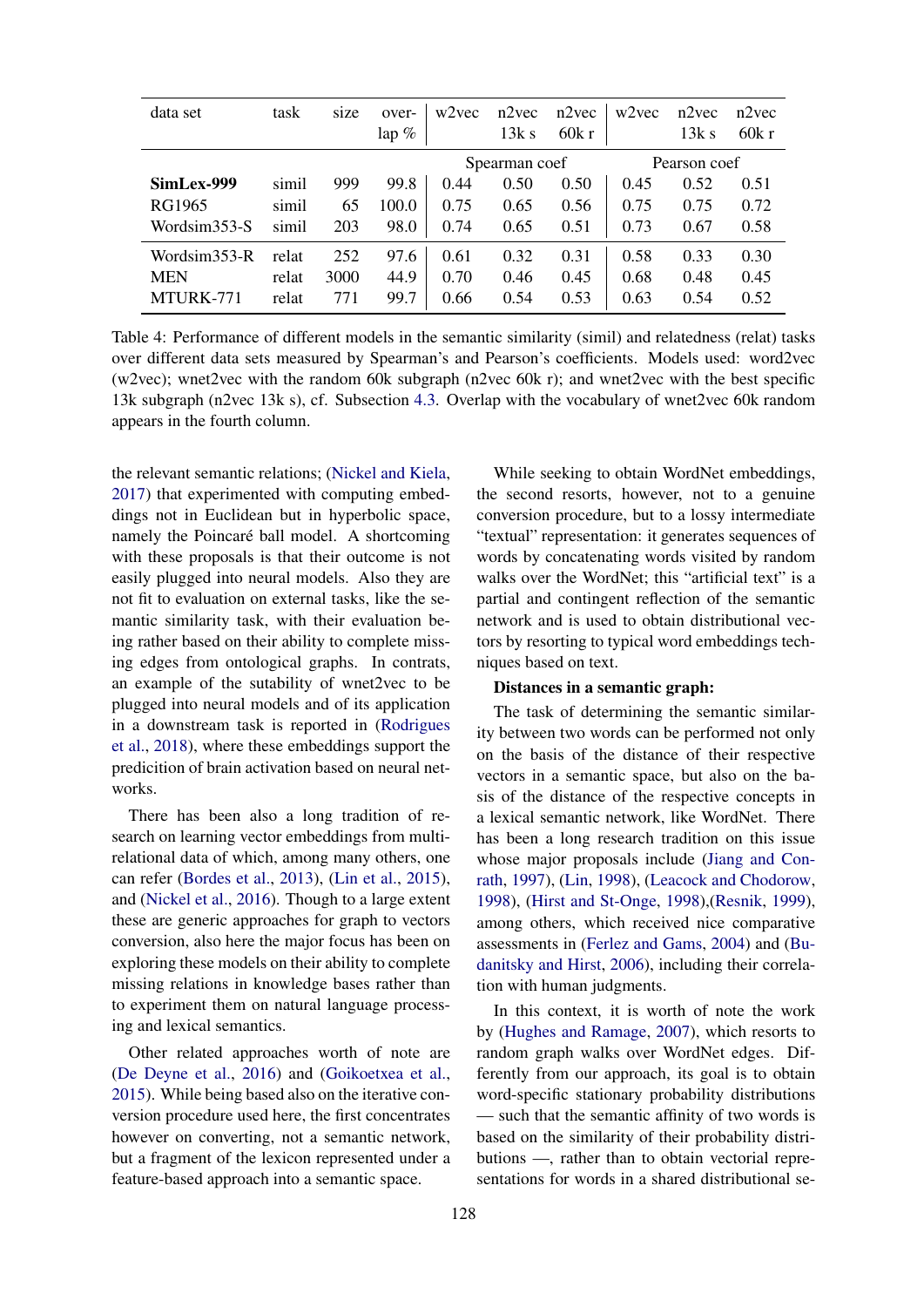mantic space.

The focus of the present paper is on an effective method to convert a semantic network into a semantic space, with the graph-based affinity obtained by the chaining of "local" one-edge distances ensured by the iteration in (1)-(2) being central for that goal.

It will be interesting to understand whether it will be possible to consider, as an alternative, those graph-based metrics of semantic similarity for any two nodes anywhere in the graph — resorting to the "non-local" multi-edge distance between the two input words. It remains to be understood whether they can be resorted to as the basis of an "all vs. all" type of procedures for an exhaustive screening of the graph that are computationally tractable — thus aiming at keeping up with an effective method for graph to matrix conversion of an entire lexical semantic network that resists the eventual exponential explosion.

### 6 Conclusions

In this paper, we offer a contribution towards a unified account of lexical semantics. We propose a methodology to convert from semantic networks, that are encoded in ontological graphs and empirically based on systematic linguistic intuitions (in their higher quality incarnations), to semantic spaces, that are encoded in distributional vectors and empirically based on very large collections of texts (in their higher quality implementations). This conversion methodology relies on a straightforward yet powerful intuition — the larger the number of paths and the shorter the paths connecting two nodes in an ontological graph the stronger is their semantic affinity  $\rightarrow$ , with iteration (1) making it operative in order to generate a distributional matrix from an ontological graph.

We report also on the results of assessing this conversion methodology with a case study, namely by applying it to a subgraph of WordNet with less than half of its words (60k), randomly selected from the ones whose senses have a larger number of outgoing edges. The resulting distributional vectors wnet2vec were evaluated under the mainstream task of determining the semantic similarity of words arranged in pairs, against the mainstream gold standard SimLex-999, with very good results. The performance of wnet2vec was around 15% superior to the performance of word2vec, trained on a 100 billion token collection of texts. This in-

dicates that the proposed conversion procedure is very effective and that the WordNet embeddings are competitive when compared to text based embeddings.

It is nevertheless worth underlying that the research goal of this paper was not to search for word embeddings that outperform all previous proposals known in the literature in terms of intrinsic evaluation tasks, like semantic similarity, etc., or when they are embedded in larger systems. Its research goal was rather to demonstrate that it is feasible to create very effective word embeddings from semantic networks with a straightforward and yet powerful method of conversion from semantic networks to semantic spaces that, given its simplicity, offer the promise to generalize very well for more types of lexical networks and ontologies other than just WordNet, which was the case study used here.

The fact that less than half of the words in WordNet were used in the reported experiment reinforces this positive expectation with respect to the strength of the proposed approach, and point towards future work that will seek to use larger portions of WordNet, as computational limitation can be overcome.

The results reported in this paper thus hint at very promising research avenues, including, among others, experiments with further ontologies of different domains, empirical origins, etc.; with cross-lingual triangulation with aligned WordNets and aligned embeddings; with reciprocal reinforcement of ontological graphs and distributional vectors; with other metrics of semantic affinity in a graph, etc.

The wnet2vec data and software and their future updates are distributed at https://github. com/nlx-group/WordNetEmbeddings

#### Acknowledgments

The research results presented here were partly supported by PORTULAN/CLARIN Infrastructure for the Science and Technology of Language, by the National Infrastructure for Distributed Computing (INCD) of Portugal, and by the ANI/3279/2016 grant.

### References

Eneko Agirre, Enrique Alfonseca, Keith Hall, Jana Kravalova, Marius Paşca, and Aitor Soroa. 2009. A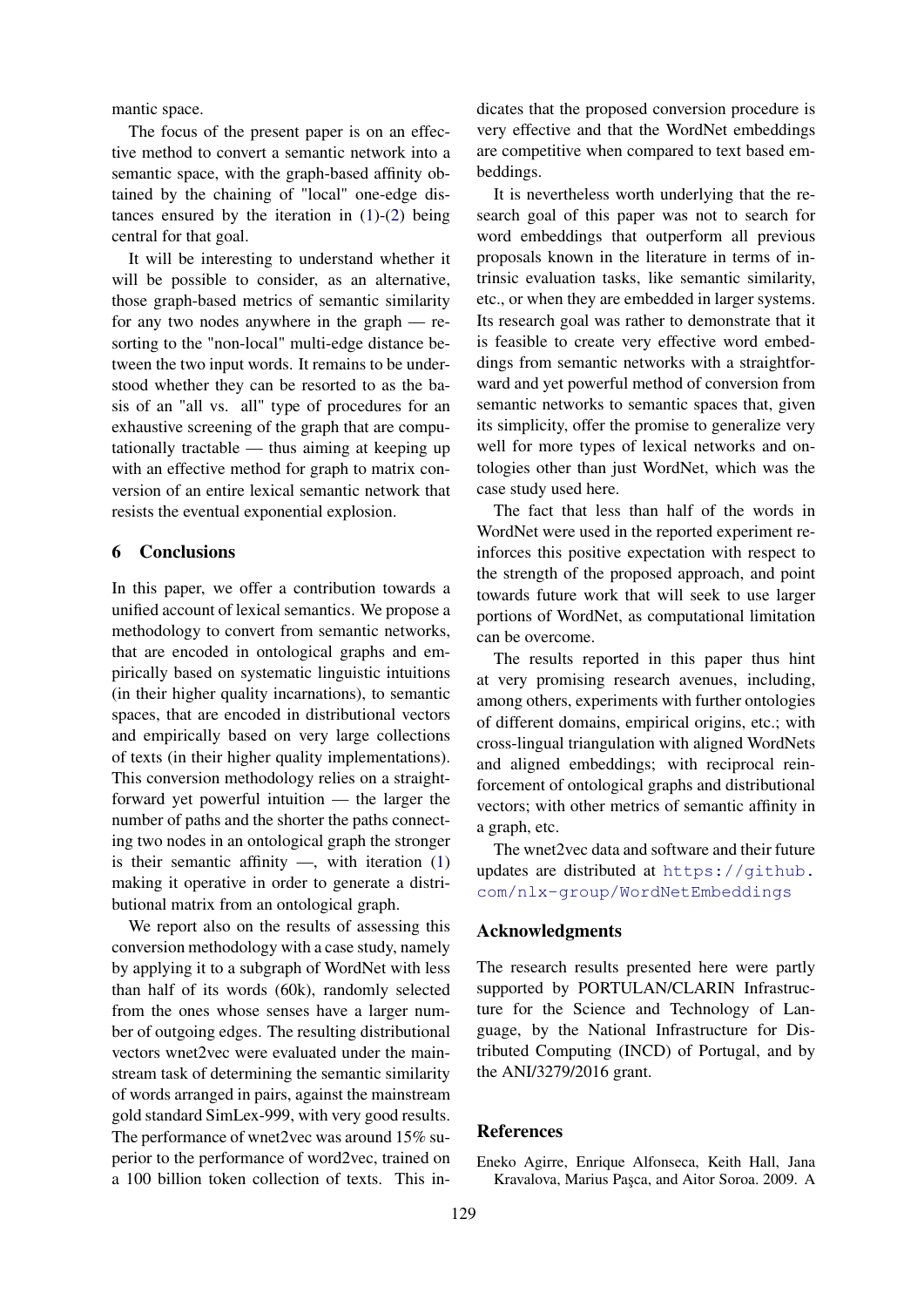study on similarity and relatedness using distributional and wordnet-based approaches. In *NAACL-HLT2009*, pages 19–27.

- John Robert Anderson. 1974. Retrieval of propositional information from long-term memory. *Cognitive Psychology*, 6(4):451–474.
- Marco Baroni, Raffaella Bernardi, Ngoc-Quynh Do, and Chung-chieh Shan. 2012. Entailment above the word level in distributional semantics. In *EACL2012*, pages 23–32.
- Daniel G. Bobrow and Donald Arthur Norman. 1975. Some principles of memory schemata. In *Representation and Understanding: Studies in Cognitive Science*, page 131–149. Elsevier.
- Antoine Bordes, Nicolas Usunier, Alberto Garcia-Duran, Jason Weston, and Oksana Yakhnenko. 2013. Translating embeddings for modeling multirelational data. In *Advances in Neural Information Processing Systems 26*, pages 2787–2795.
- Elia Bruni, Gemma Boleda, Marco Baroni, and Nam-Khanh Tran. 2012. Distributional semantics in technicolor. In *ACL2012*, pages 136–145.
- Alexander Budanitsky and Graeme Hirst. 2006. Evaluating wordnet-based measures of lexical semantic relatedness. *Computational Linguistics*, 32(1):13– 47.
- José Camacho-Collados, Mohammad Taher Pilehvar, and Roberto Navigli. 2015. Nasari: a novel approach to a semantically-aware representation of items. In *NAACL-HLT2015*, pages 567–577.
- Simon De Deyne, Daniel J Navarro, and Gert Storms. 2013. Better explanations of lexical and semantic cognition using networks derived from continued rather than single-word associations. *Behavior Research Methods*, 45(2):480–498.
- Simon De Deyne, Amy Perfors, and Daniel J Navarro. 2016. Predicting human similarity judgments with distributional models: The value of word associations. In *COLING2016*, pages 1861–1870.
- William K Estes. 1994. *Classification and Cognition*. Oxford University Press.
- Manaal Faruqui, Jesse Dodge, Sujay Kumar Jauhar, Chris Dyer, Eduard Hovy, and Noah A. Smith. 2015. Retrofitting word vectors to semantic lexicons. In *AACL-HLT 2015*, pages 1606–1615.
- Christiane Fellbaum, editor. 1998. *WordNet: An Electronic Lexical Database*. MIT Press.
- Jure Ferlez and Matjaz Gams. 2004. Shortest-path semantic distance measure in wordnet v2.0. *Informatica*, 28:381–386.
- Josu Goikoetxea, Aitor Soroa, and Eneko Agirre. 2015. Random walks and neural network language models on knowledge bases. In *NAACL-HLT25*, pages 1434–1439.
- Andreas Grünauer and Markus Vincze. 2015. Using dimension reduction to improve the classification of high-dimensional data. *arXiv preprint arXiv:1505.06907*.
- Guy Halawi, Gideon Dror, Evgeniy Gabrilovich, and Yehuda Koren. 2012. Large-scale learning of word relatedness with constraints. In *Proceedings of the 18th ACM SIGKDD International Conference on Knowledge Discovery and Data Mining*, pages 1406–1414. ACM.
- Zellig S Harris. 1954. Distributional structure. *Word*, 10(2-3):146–162.
- Marti A Hearst. 1992. Automatic acquisition of hyponyms from large text corpora. In *COLING1992*, pages 539–545.
- Felix Hill, Roi Reichart, and Anna Korhonen. 2016. Simlex-999: Evaluating semantic models with (genuine) similarity estimation. *Computational Linguistics*, 41:665–695.
- G. Hirst and D. St-Onge. 1998. Lexical chains as representations of context for the detection and correction of malapropisms. In C. Fellbaum, editor, *Word-Net: An Electronic Lexical Database*, pages 305– 332. MIT Press.
- Keith J Holyoak and Kyunghee Koh. 1987. Surface and structural similarity in analogical transfer. *Memory & Cognition*, 15(4):332–340.
- Thad Hughes and Daniel Ramage. 2007. Lexical semantic relatedness with random graph walks. In *EMNLP-CONLL2007*, Prague, Czech Republic.
- Yangfeng Ji and Jacob Eisenstein. 2014. Representation learning for text-level discourse parsing. In *ACL2014*, pages 13–24.
- J. Jiang and D. Conrath. 1997. Semantic similarity based on corpus statistics and lexical taxonomy. In *Proceedings on International Conference on Research in Computational Linguistics*.
- Josh Kaufman. 2017. 10,000 most common english words in google's trillion word corpus. https://github.com/first20hours/ google-10000-english.
- C. Leacock and M. Chodorow. 1998. Combining local context and wordnet similarity for word sense identification. In C. Fellbaum, editor, *WordNet: An Electronic Lexical Database*, pages 265–285. MIT Press.
- Jiwei Li and Dan Jurafsky. 2015. Do multi-sense embeddings improve natural language understanding? *arXiv preprint arXiv:1506.01070*.
- D. Lin. 1998. An information-theoretic definition of similarity. In *Proceedings of 15th International Conference on Machine Learning*.